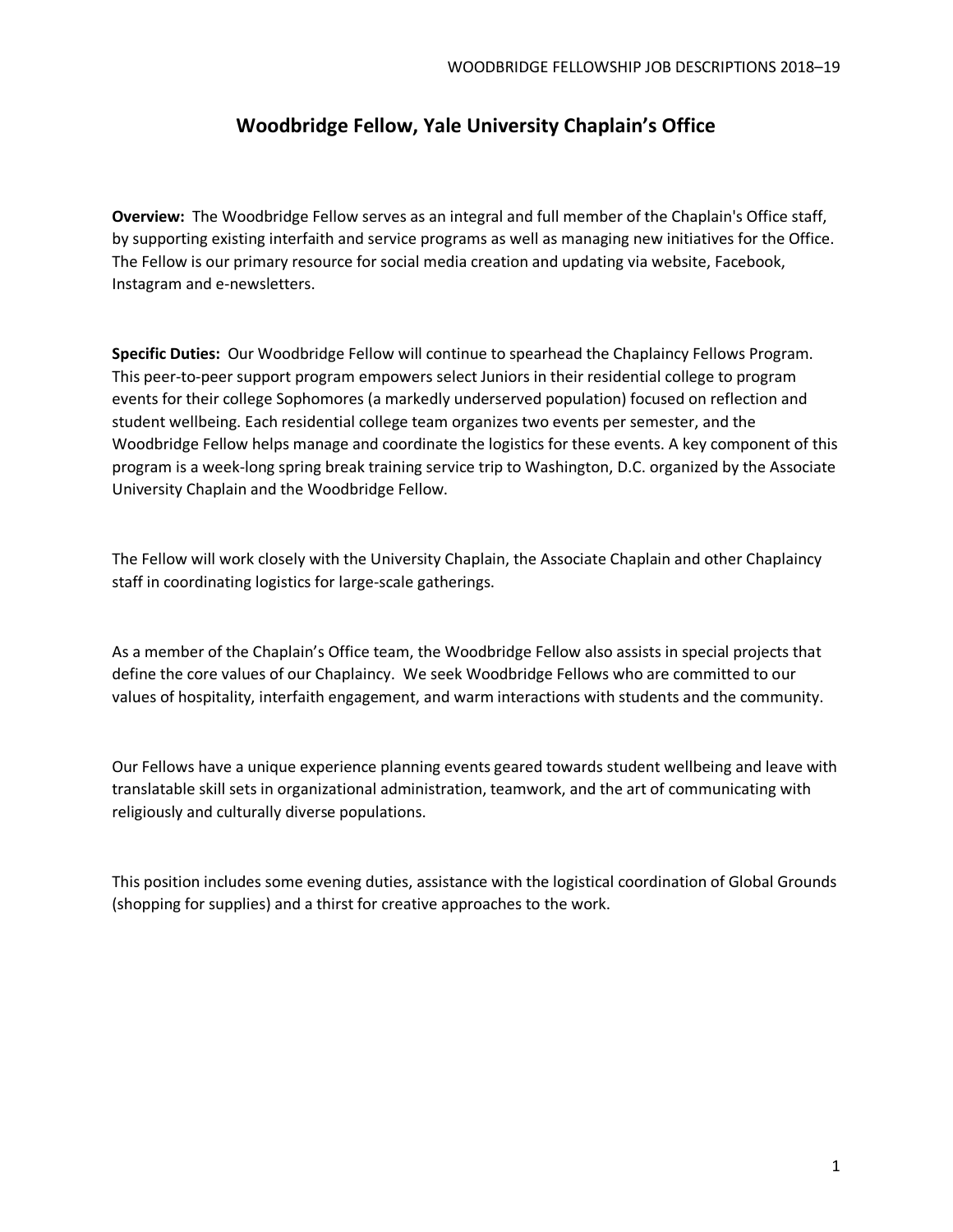# Work Plan

- Weekly meetings with Associate University Chaplain
- Weekly staff meetings
- Monthly YRM (Yale Religious Ministries) meetings
- Media and publicity management and creation
	- o Flyers
	- o Weekly telegram
	- o Website
	- o Facebook
	- o Instagram
- Participate in weekly IFFY (Interfaith Forum at Yale) meetings
- Help with the planning and recruitment for Fall Break retreat
- Assisting in organizing Chaplaincy Fellowship program
	- o Recruitment
	- o Trip organizing
	- o Supply procurement
- Assist in recruitment for Spring Break New Haven
- Shopping for Global Grounds
- Provide logistical assistance for large events
- Assist in staffing regular study breaks
- Work with 10 other staff to facilitate their projects/community work
- Being a connection to communities of students not regularly touched by our office programming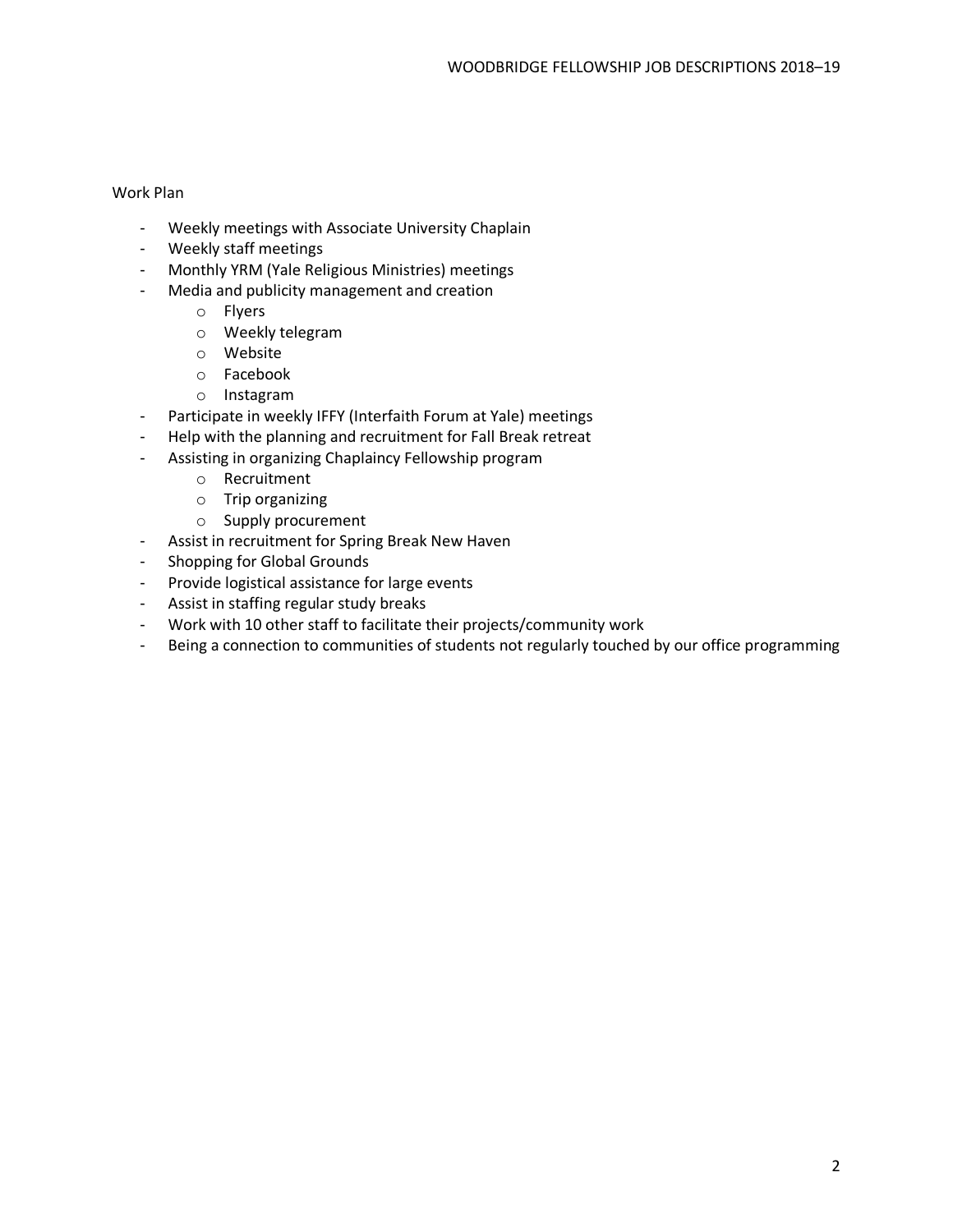# **Faculty of Arts and Sciences Dean's Office**

Reporting directly to the FAS Dean and the FAS Dean's Chief of Staff, the FAS Dean's Office (FASDO) Woodbridge Fellow will support projects relating to communications and will assist in a number of other office activities, selected on the basis of the Fellow's skills and interests. Within the FAS Dean's Office, the Woodbridge Fellow works closely with the Chief of Staff, to manage communications, working to share the accomplishments of the FAS faculty with a broad audience. The fellow will collaborate on these projects and others that relate to the work of the FAS Dean. The fellow should be prepared to work at a rapid pace and adapt quickly to changing conditions. He or she is expected to observe a very high level of confidentiality and maintain a professional demeanor at all times. Responsibilities will include but are not limited to:

# **• Communications**

The fellow will be responsible for developing a communications strategy to raise the overall profile and impact of the FAS within and beyond the University, focusing on faculty excellence as the core principle. The fellow will be responsible for designing and maintaining the content of the FASDO's website as well as gathering, monitoring, and updating website analytics. The fellow will be responsible for the office's social media strategy. With direction from the FAS Dean's Chief of Staff, the fellow will be charged with creating and maintaining a communications content library for the FASDO. The fellow may prepare talking points for speeches for the FAS Dean and briefing memorandums prior to meetings, conferences, or events. The fellow may assist with drafting and editing office correspondence and university communications, writing articles about significant research and pedagogical work being done by members of the Faculty of Arts and Sciences. On occasion, the fellow will be responsible for creating briefing documents for high-profile campus guests and speakers. The FASDO's fellow assists with special alumni projects that relies on their understanding of Yale College, their unique background as a former student and current alumnus.

Mentoring and professional guidance is provided by a broad team of senior administrators including the Dean of the FAS, the Divisional Deans, the Associate Deans, and our part-time Senior Communications officer. The FASDO's communication's team works closely with the Office of Public Affairs and Communications (OPAC) and our Fellow serves as an office representative at monthly and weekly OPAC meetings and has access to media training as part of their professional development.

# • **Administrative Support**

The fellow will provide assistance to facilitate the efficiency of the office, which includes handling phone calls, fielding inquiries, scheduling, and preparing meeting materials. The fellow may assist in the coordination of meetings. Throughout the year, the fellow will be given special projects that support the goals and priorities of the FAS Dean's Office.

# **• Diversity and Campus Climate Initiatives**

As a graduate of Yale College, the fellow's experience will be a vital asset in tracking the pulse of campus climate and opinion. The fellow will liaise with student and faculty leadership and the Yale Daily News and will annotate and archive any proposals submitted by the leadership. The fellow will also contribute to the work product and research related to the initiatives of the newly appointed FAS Dean for Diversity and Faculty Development (FAS DDD).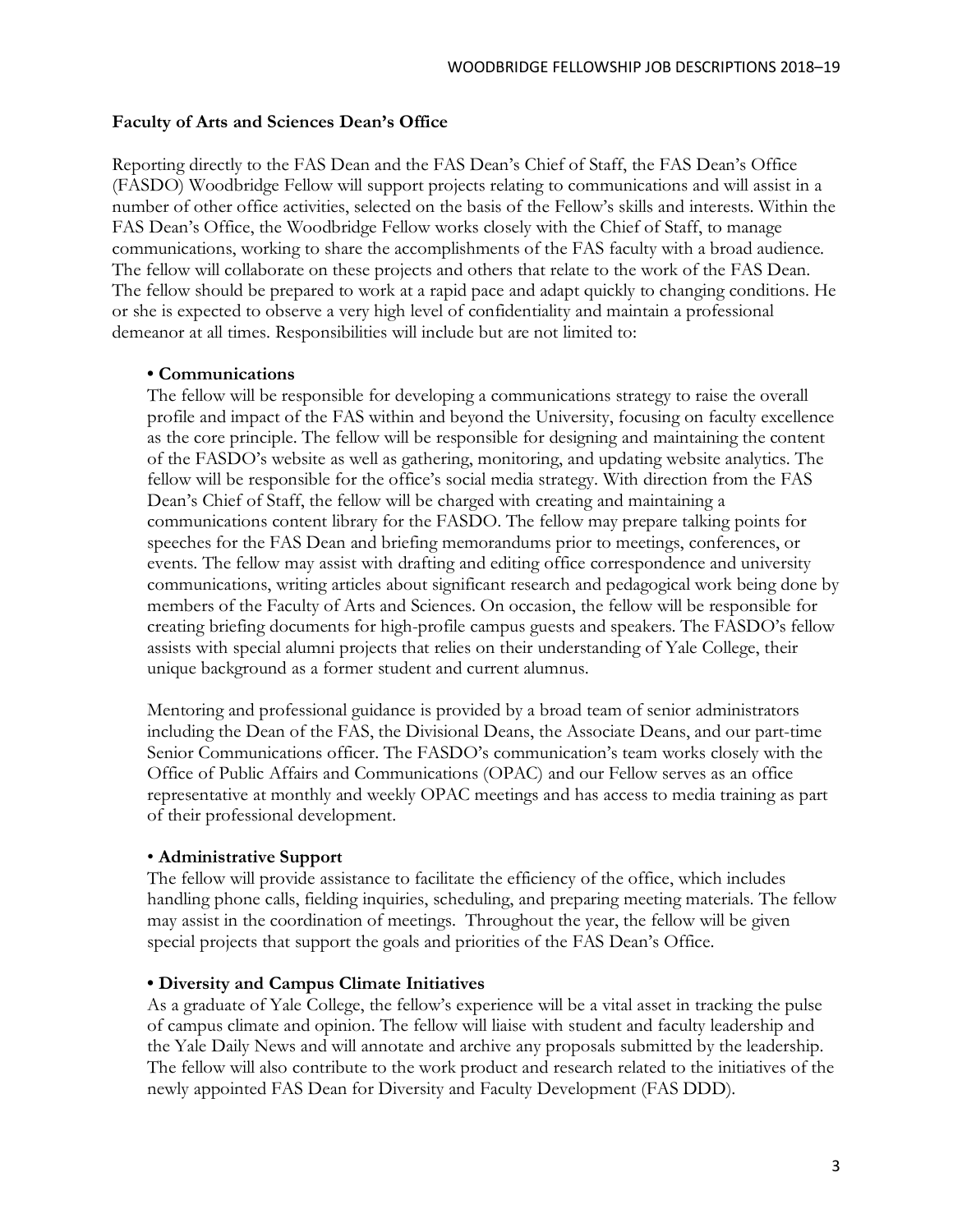# • **Meeting the University's Core Missions and Critical Ambitions**

The Fellow will work closely with the Dean of the FAS to develop a communication's plan that aims to share more broadly Yale's intellectual assets with the world. This is done through strategies that focus on the broad sharing of the unique and important work of the FAS faculty within and beyond the walls of Yale. This is done through the development of stories created by the FASDO that spotlight faculty work and connect the public to their research. A quarterly newsletter has been developed as a vehicle that showcases these stories to a wide audience. The FAS Woodbridge Fellow is at the center of the development and execution of these communications strategies.

# **Qualifications**

- Excellent written, verbal and analytic communication skills
- Ability to operate independently and with discretion related to confidential matters
- Flexibility and adaptability to handle rapidly changing circumstances
- Demonstrated interest in faculty affairs issues pertaining to undergraduate and graduate level education
- Strong interpersonal skills and proven abilities to interact professionally with distinguished guests and high-level leadership; and make connections at every level across the University
- Drupal or other CMS experience
- Design and marketing experience using Adobe Suite a plus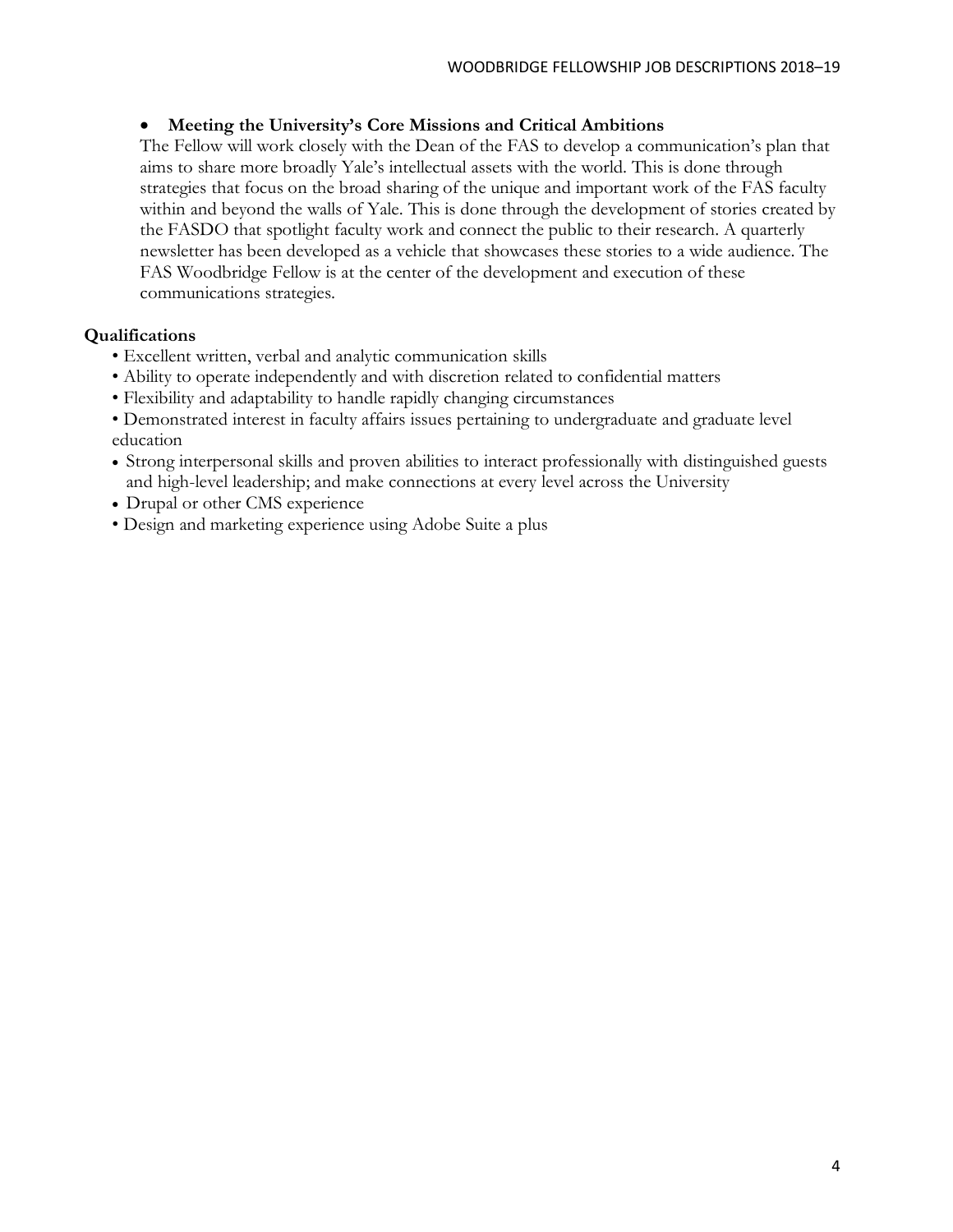# **OFFICE OF THE GENERAL COUNSEL**

| <b>STARS Requisition</b><br>number                 |                                                                                                                                                                                                                                                                                                                |
|----------------------------------------------------|----------------------------------------------------------------------------------------------------------------------------------------------------------------------------------------------------------------------------------------------------------------------------------------------------------------|
| <b>Supervisory</b><br>Organization                 | Office of the Senior Vice President and General Counsel                                                                                                                                                                                                                                                        |
| <b>University Job</b><br><b>Title</b>              | Woodbridge Fellow                                                                                                                                                                                                                                                                                              |
| <b>Posting Position</b><br><b>Title</b>            | Woodbridge Fellow - General Counsel                                                                                                                                                                                                                                                                            |
| <b>Bargaining Unit</b>                             | None - Not included in the union (Yale Union Group)                                                                                                                                                                                                                                                            |
| <b>Time Type</b>                                   | Full time                                                                                                                                                                                                                                                                                                      |
| <b>Duration Type</b>                               | Fixed                                                                                                                                                                                                                                                                                                          |
| If Fixed Duration,<br>Period                       | 1 year from date of hire                                                                                                                                                                                                                                                                                       |
| If Fixed Duration,<br>is continuation<br>possible? | no                                                                                                                                                                                                                                                                                                             |
| <b>Other Fixed</b><br><b>Duration Date</b>         |                                                                                                                                                                                                                                                                                                                |
| Compensation<br>Grade                              | <b>Academic Administration</b>                                                                                                                                                                                                                                                                                 |
| Compensation<br><b>Grade Profile</b>               | Woodbridge Fellow (00)                                                                                                                                                                                                                                                                                         |
| <b>Work Location</b>                               | <b>Central Campus</b>                                                                                                                                                                                                                                                                                          |
|                                                    | Worksite Address 2 Whitney Avenue New Haven, CT 06510                                                                                                                                                                                                                                                          |
| Total # of hours<br>to be worked:                  | 37.5                                                                                                                                                                                                                                                                                                           |
| <b>Position Focus:</b>                             | The Office of the Senior Vice President and General Counsel provides legal<br>counsel, representation, and oversight on a wide range of legal and policy<br>matters affecting Yale University and includes the Offices of Federal<br>Relations and Enterprise Risk Management. The Office of Federal Relations |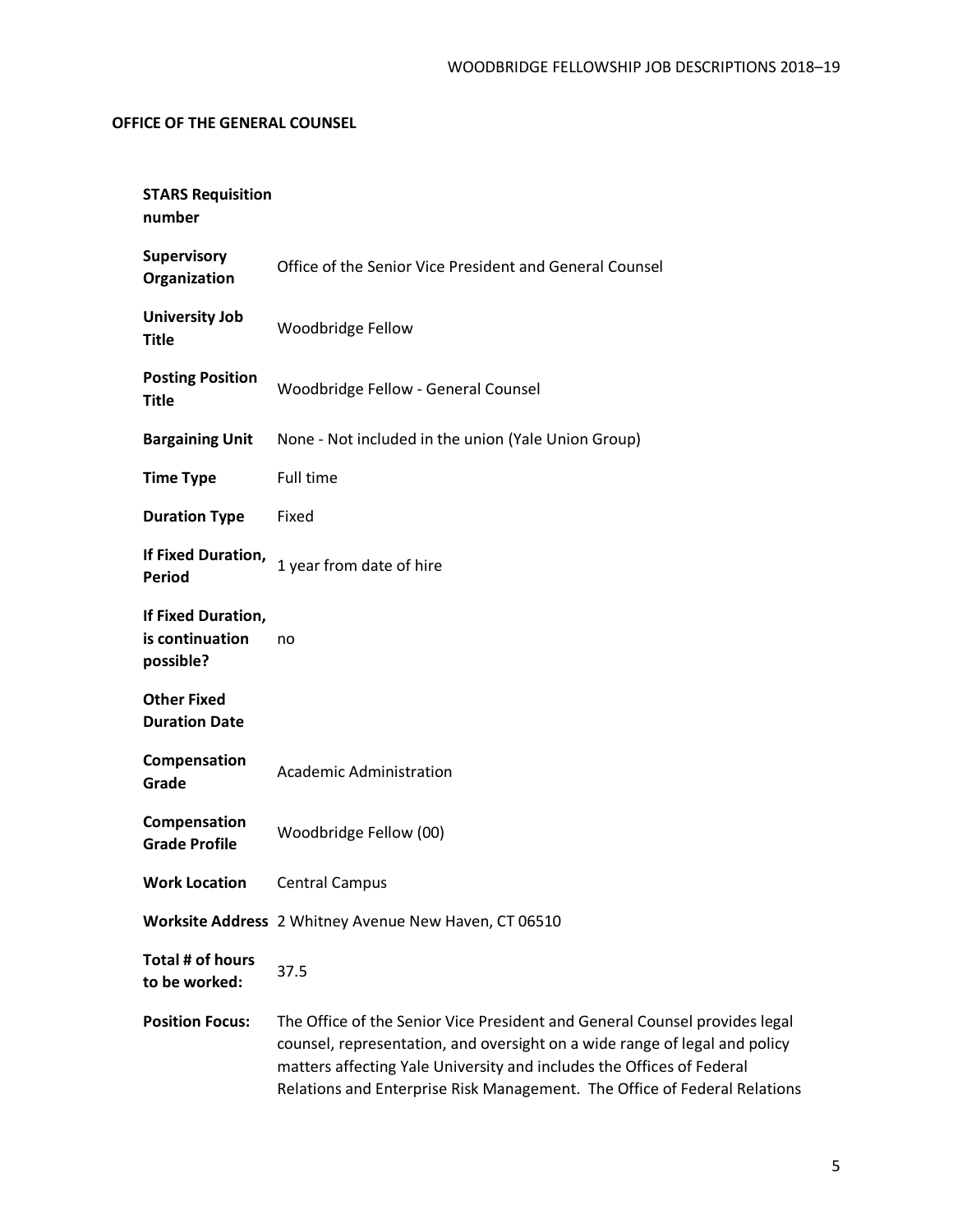monitors federal and state legislative developments and advocates for policies that further the university's mission and that benefit higher education in general. The Office of Enterprise Risk Management coordinates the university's enterprise risk management and its insurance programs.

The Fellow will work closely with attorneys and other professional staff in the Office of the General Counsel and will be supervised and mentored by Yale's Associate Vice President for Federal and State Relations. The work assignment will involve a wide range of substantive legal and policy matters affecting the university. Principal responsibilities may include: researching and drafting memoranda, talking points, and press releases; organizing and participating in meetings with university officials, and preparing written summaries of discussions; and attending and reporting on legislative meetings in New Haven, Hartford, and Washington, D.C.

- **Essential Duties** 1. Independently undertake various confidential projects and documents and prepare briefs or reports on the findings.
	- 2. Write and work with both confidential and non-confidential material.
		- 3. Conduct research and analyze findings as needed.

4. Provide project support to office professional staff and actively develop appropriate external contacts and networks.

- 5. Develop internal and external communication materials.
- 6. Perform other duties as assigned.

| <b>Required</b><br><b>Education and</b><br><b>Experience</b>       | Bachelor's Degree.                                                                                                                                                                        |
|--------------------------------------------------------------------|-------------------------------------------------------------------------------------------------------------------------------------------------------------------------------------------|
| <b>Required</b><br>Skill/Ability 1:                                | Strong written and oral communication skills.                                                                                                                                             |
| <b>Required</b><br>Skill/Ability 2:                                | Excellent attention to detail and organizational skills.                                                                                                                                  |
| <b>Preferred</b><br>Education,<br><b>Experience and</b><br>Skills: | Recent Yale graduate; self-starter and entrepreneurial; working knowledge<br>of university administration, structure, and organizations; valid Connecticut<br>driver's license preferred. |
| <b>Physical</b><br><b>Requirements</b>                             | <b>Physical Requirements:</b>                                                                                                                                                             |
| <b>Drug Screen</b>                                                 | No                                                                                                                                                                                        |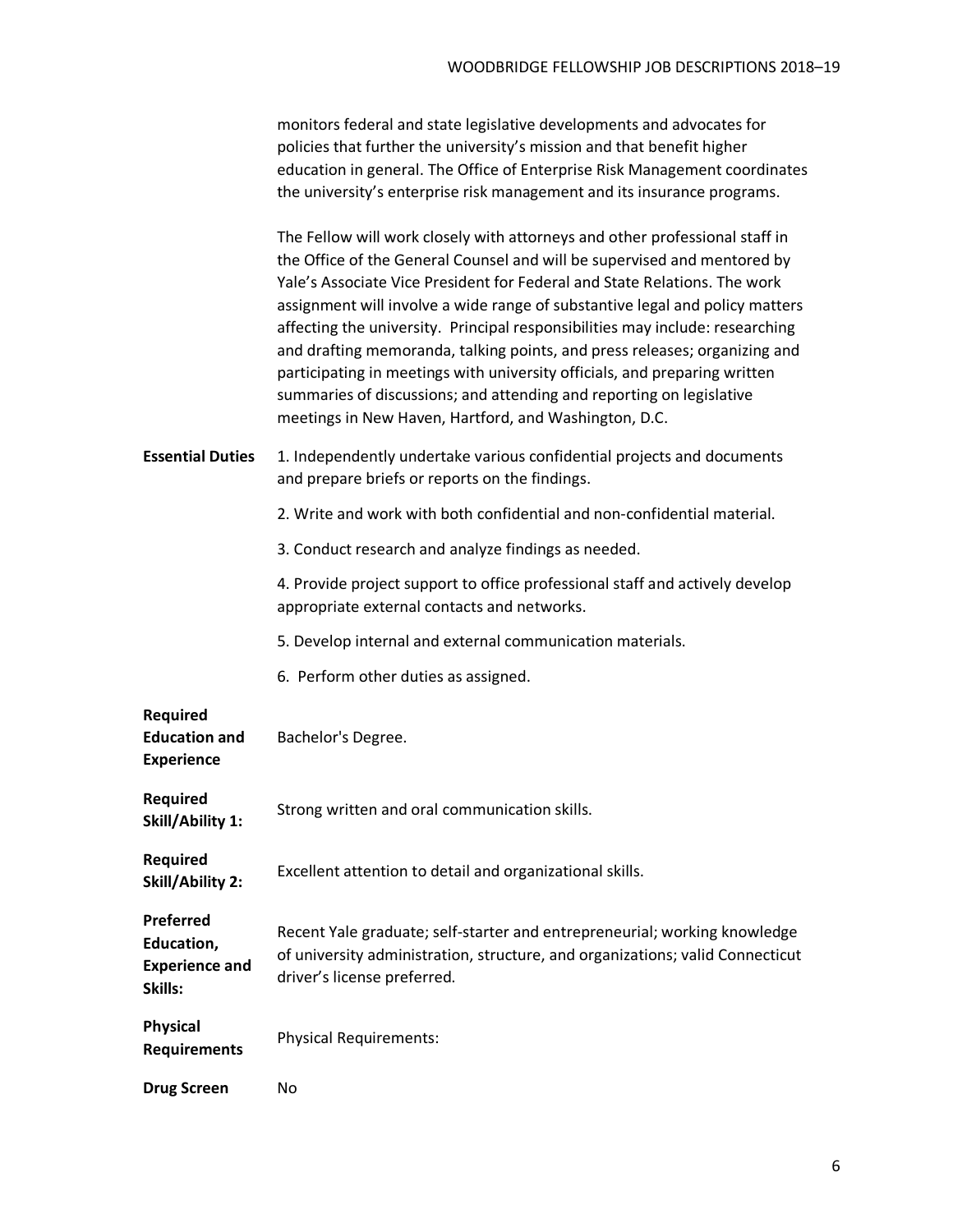| <b>Health Screening</b>                                  | No                                                                                                                                                                                                                                                                                                                                                                                                                                                                                                                                                                                                                                                                                                                                                                                                                                                                                                             |
|----------------------------------------------------------|----------------------------------------------------------------------------------------------------------------------------------------------------------------------------------------------------------------------------------------------------------------------------------------------------------------------------------------------------------------------------------------------------------------------------------------------------------------------------------------------------------------------------------------------------------------------------------------------------------------------------------------------------------------------------------------------------------------------------------------------------------------------------------------------------------------------------------------------------------------------------------------------------------------|
| <b>Background</b><br><b>Check</b><br><b>Requirements</b> | All candidates for employment will be subject to pre-employment<br>background screening for this position, which may include motor vehicle,<br>DOT certification, drug testing and credit checks based on the position<br>description and job requirements. All offers are contingent upon the<br>successful completion of the background check. Click here for additional<br>information on the background check requirements and process.                                                                                                                                                                                                                                                                                                                                                                                                                                                                    |
| <b>Posting</b><br><b>Disclaimer</b>                      | The intent of this job description is to provide a representative summary of<br>the essential functions that will be required of the position and should not<br>be construed as a declaration of specific duties and responsibilities of the<br>particular position. Employees will be assigned specific job-related duties<br>through their hiring departments.                                                                                                                                                                                                                                                                                                                                                                                                                                                                                                                                               |
| <b>Affirmative</b>                                       | Yale University considers applicants for employment without regard to, and<br>Action Statement: does not discriminate on the basis of, an individual's sex, race, color,<br>religion, age, disability, status as a veteran, or national or ethnic origin; nor<br>does Yale discriminate on the basis of sexual orientation or gender identity<br>or expression. Title IX of the Education Amendments of 1972 protects<br>people from sex discrimination in educational programs and activities at<br>institutions that receive federal financial assistance. Questions regarding<br>Title IX may be referred to the University's Title IX Coordinator, at<br>TitleIX@yale.edu, or to the U.S. Department of Education, Office for Civil<br>Rights, 8th Floor, Five Post Office Square, Boston MA 02109-3921.<br>Telephone: 617.289.0111, Fax: 617.289.0150, TDD: 800.877.8339, or Email:<br>ocr.boston@ed.gov. |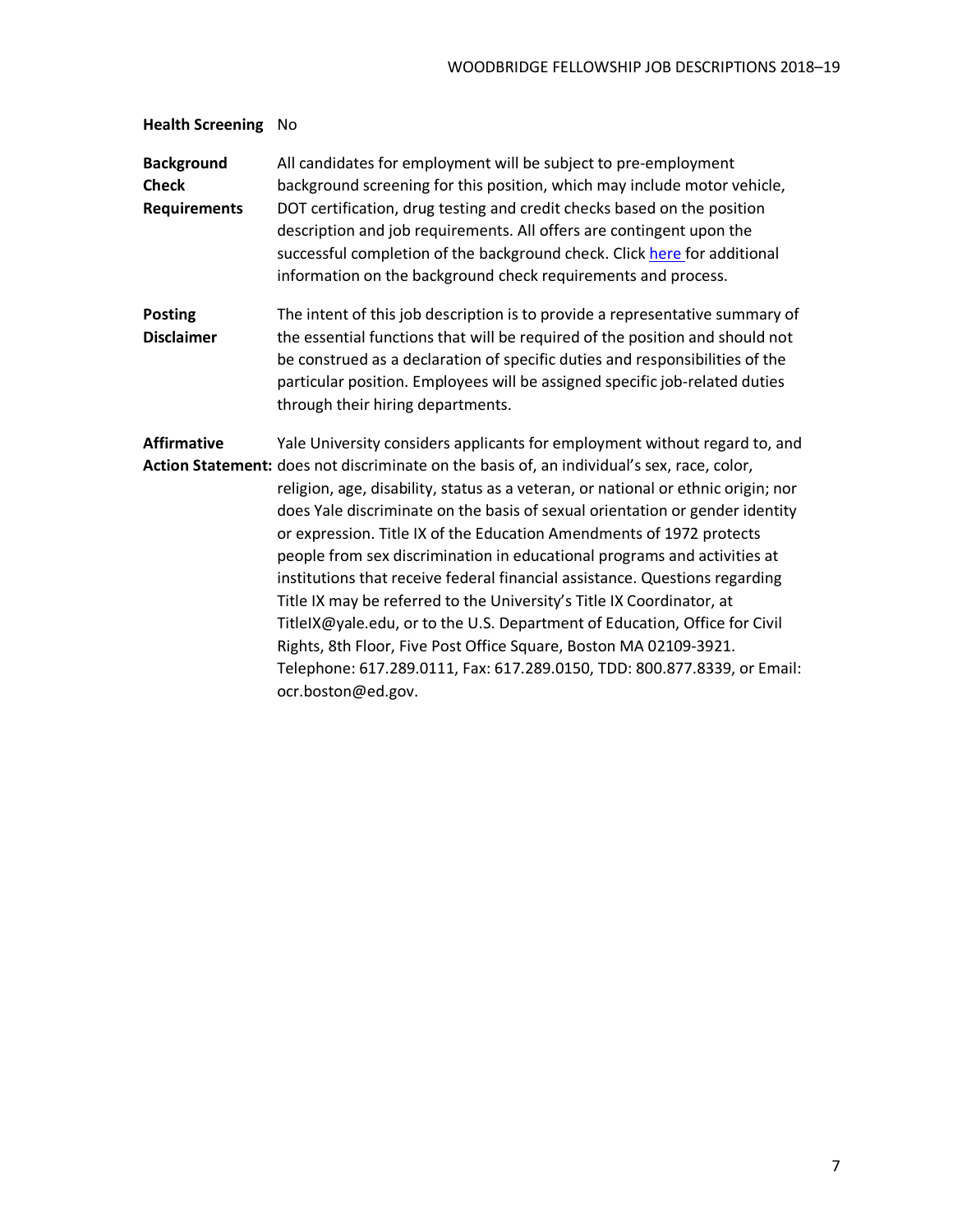#### **Office of International Affairs**

### **Woodbridge Fellow - Africa**

Woodbridge Fellows in the Office of International Affairs (OIA) work on a variety of projects that support Yale's internationalization efforts. A primary objective of the Fellowship is to provide the Fellows with a broad overview of Yale University, its mission and different units, as well as different services and processes of the university. Fellows will also gain an appreciation for the importance and range of relationships Yale has around the world through direct participation in planning efforts, hosting visitors, and communicating with partners. Fellows will complete the year having a strong understanding of the operation of OIA, the role of university leaders, and the complexity of the institution, as well as the satisfaction of completing projects on which they have the primary responsibility.

The Woodbridge Fellow for Africa will report to and work closely with OIA's director for Africa, Eddie Mandhry, on projects that support the Yale Africa Initiative. In 2018-2019, a major focus will include following up on the products of President Salovey's March 2018 trip to Africa and playing a central role in preparing for Pericles Lewis' trip in spring 2019 that will further build Yale's profile and connections.

### **Responsibilities include:**

- Supporting follow up on President Salovey's trip and preparations for Vice President for Global Strategy and Deputy Provost for International Affairs Pericles Lewis' upcoming trip(s)
- Interacting with student groups that have interests related to Africa
- Planning and running events on and off campus, including the annual Africa Salon
- Developing agendas and hosting visiting individuals and delegations
- Conducting research and creating reports as needed by the executive director and regional directors
- Assisting with leadership programs, such as the Senior African Women's Leadership Program, and other high-level meetings, such as the President's Council for International Activities
- Writing material for websites, social media, and printed publications
- Creating and updating detailed profiles on Yale activity in specific countries
- Filming and editing videos
- Administrative tasks including occasional front desk coverage

### **Skills and Abilities:**

- Adept at multitasking and paying attention to detail
- Exhibit a willingness to work on a variety of high-level projects to mundane office tasks
- Have well-developed interpersonal skills (specifically for hosting a variety of delegations)
- Have experience with website development/maintenance (Drupal-preferred) and/or graphic design skills and/or producing videos (preferred)
- Have experience living or traveling extensively in Africa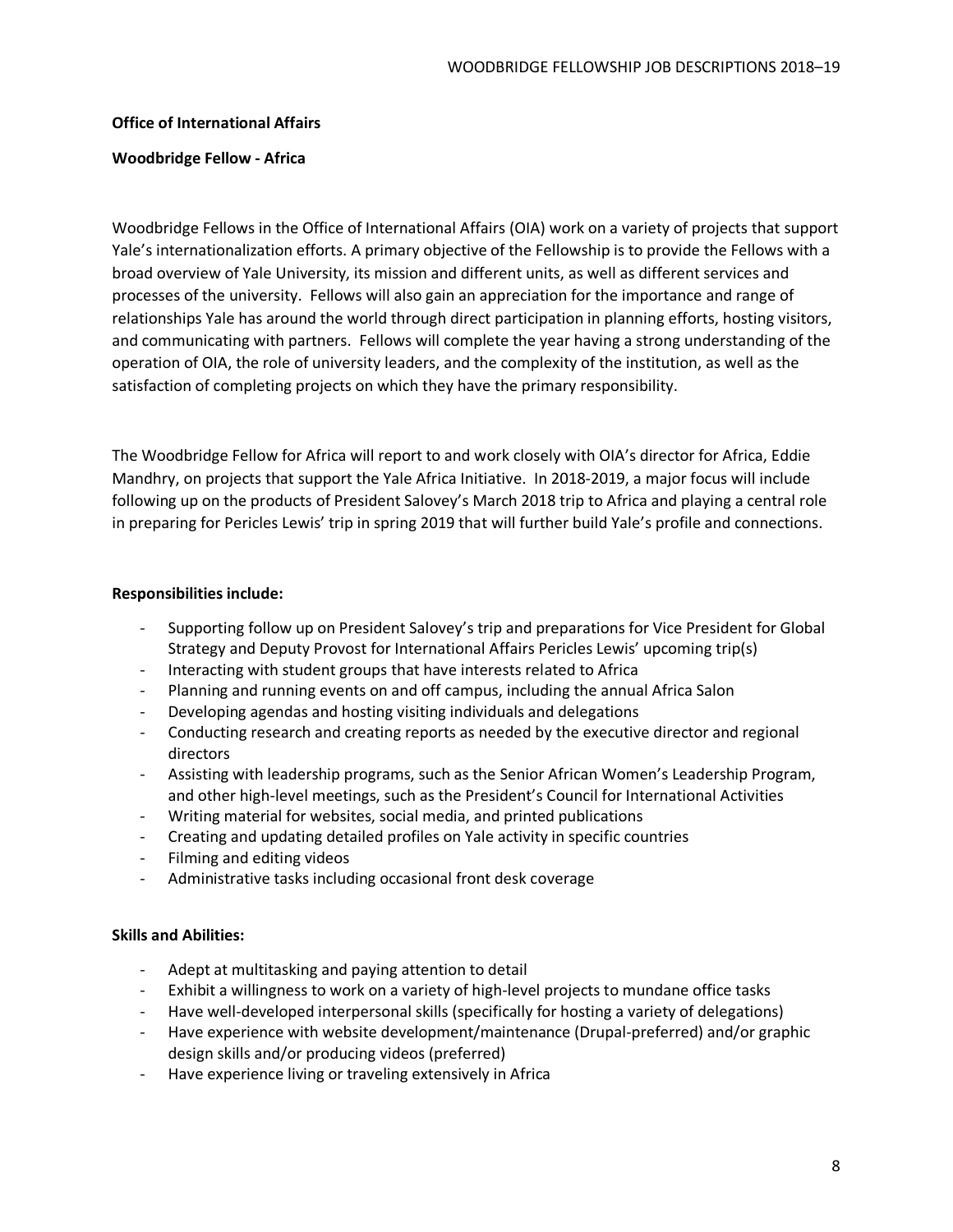# **Additional Notes:**

- Some after work and weekend hours required
- Fellows will have regular meetings with Vice President Pericles Lewis, Executive Director Donald Filer, and others.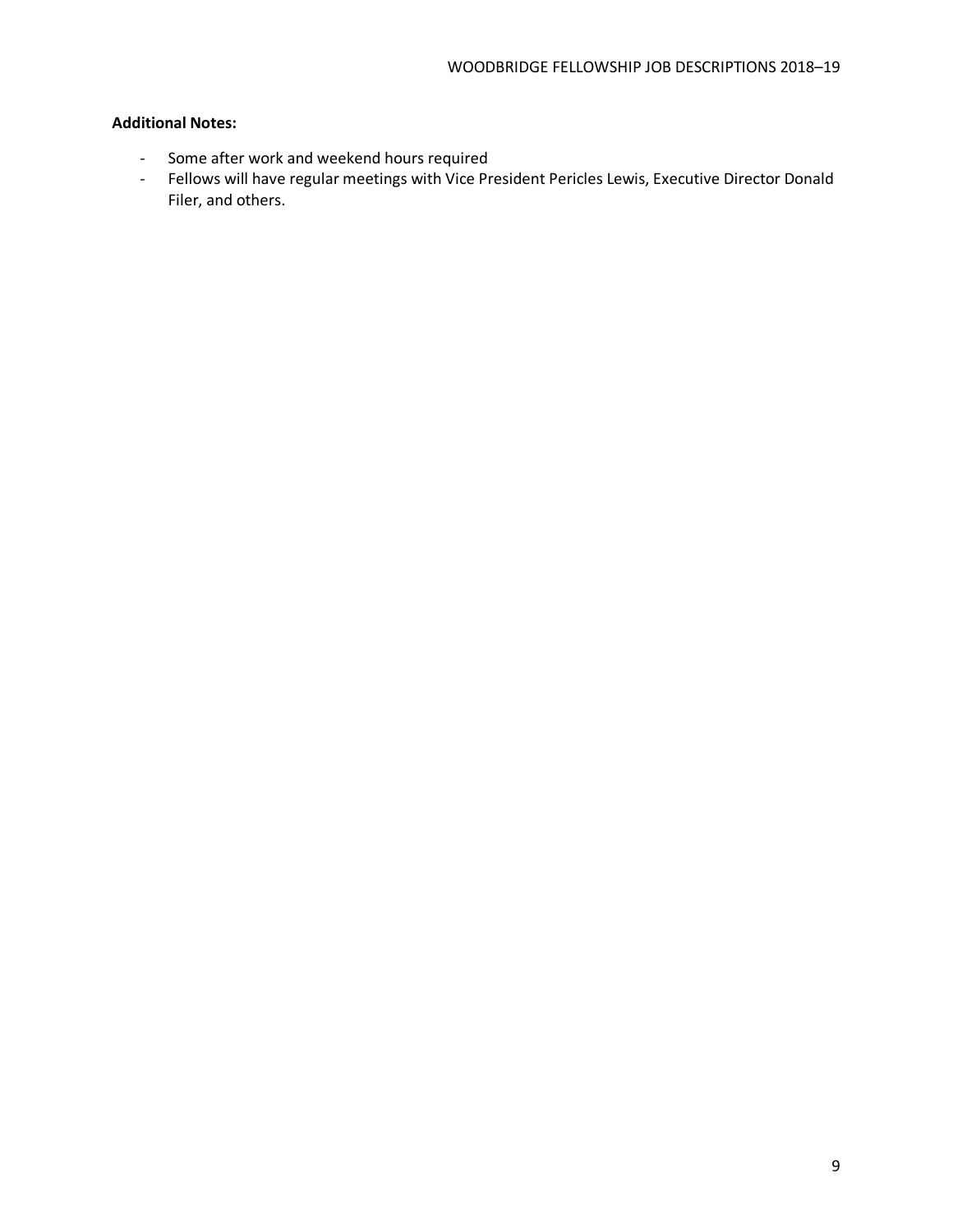#### **Office of International Affairs**

### **Woodbridge Fellow – Communications and Research**

#### **Job Description**

Woodbridge Fellows in the Office of International Affairs work on a variety of projects that support Yale's internationalization efforts. A primary objective of the Fellowship is to provide the Fellows with a broad overview of Yale University, its mission and different units, as well as different services and processes of the university. Fellows will also gain an appreciation for the importance and range of relationships Yale has around the world through direct participation in planning efforts, hosting visitors, and communicating with partners. Fellows will complete the year having a strong understanding of the operation of OIA, the role of university leaders, and the complexity of the institution, as well as the satisfaction of completing projects on which they have the primary responsibility.

The Woodbridge Fellow for Communications and Research will report to OIA's executive director and work closely with both OIA's director for communications and with Vice President for Global Strategy and Deputy Provost for International Affairs Pericles Lewis. The Woodbridge Fellow will not have a specific geographic focus, rather this Fellow's work will cover the entire globe.

# **Responsibilities include:**

- Managing Yale's participation in the Global Consortium for the Preservation of Cultural Heritage (GCPCH)
- Writing material for and managing distribution on the Yale and the World website, social media accounts, and printed publications
- Assisting with leadership programs and other high-level meetings such as the President's Council for International Activities
- Developing agendas and hosting visiting individuals and delegations
- Conducting research and creating reports as needed by the vice president, executive director, and regional directors. This may include materials to prepare for speeches, travel, hosting visitors, announcements, and other uses.
- Drafting correspondence
- Creating and updating detailed profiles on Yale activity in specific countries
- Planning and running events on and off campus
- Filming and editing videos
- Administrative tasks including occasional front desk coverage

### **Skills and Abilities:**

- Adept at multitasking and paying attention to detail
- Exhibit a willingness to work on a variety of high-level projects to mundane office tasks
- Have well-developed interpersonal skills (specifically for hosting a variety of delegations)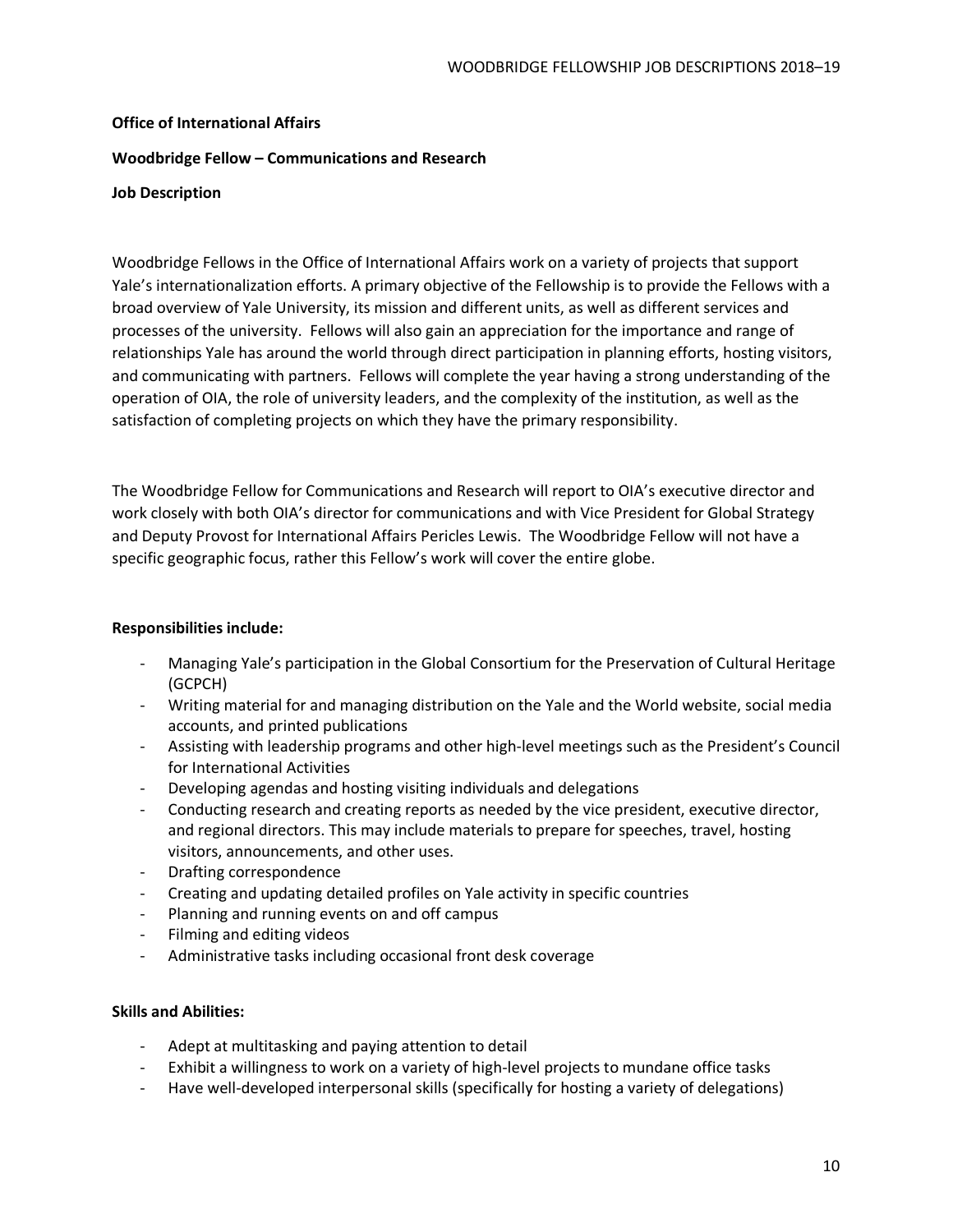- Have experience with website development/maintenance (Drupal-preferred) and/or graphic design skills and/or producing videos
- Have fluency in at least one other language besides English (Chinese and/or Spanish and/or Portuguese preferred)

# **Additional Notes:**

- Some after work and weekend hours required.
- Fellows will have regular meetings with Vice President Pericles Lewis, Executive Director Donald Filer, and others.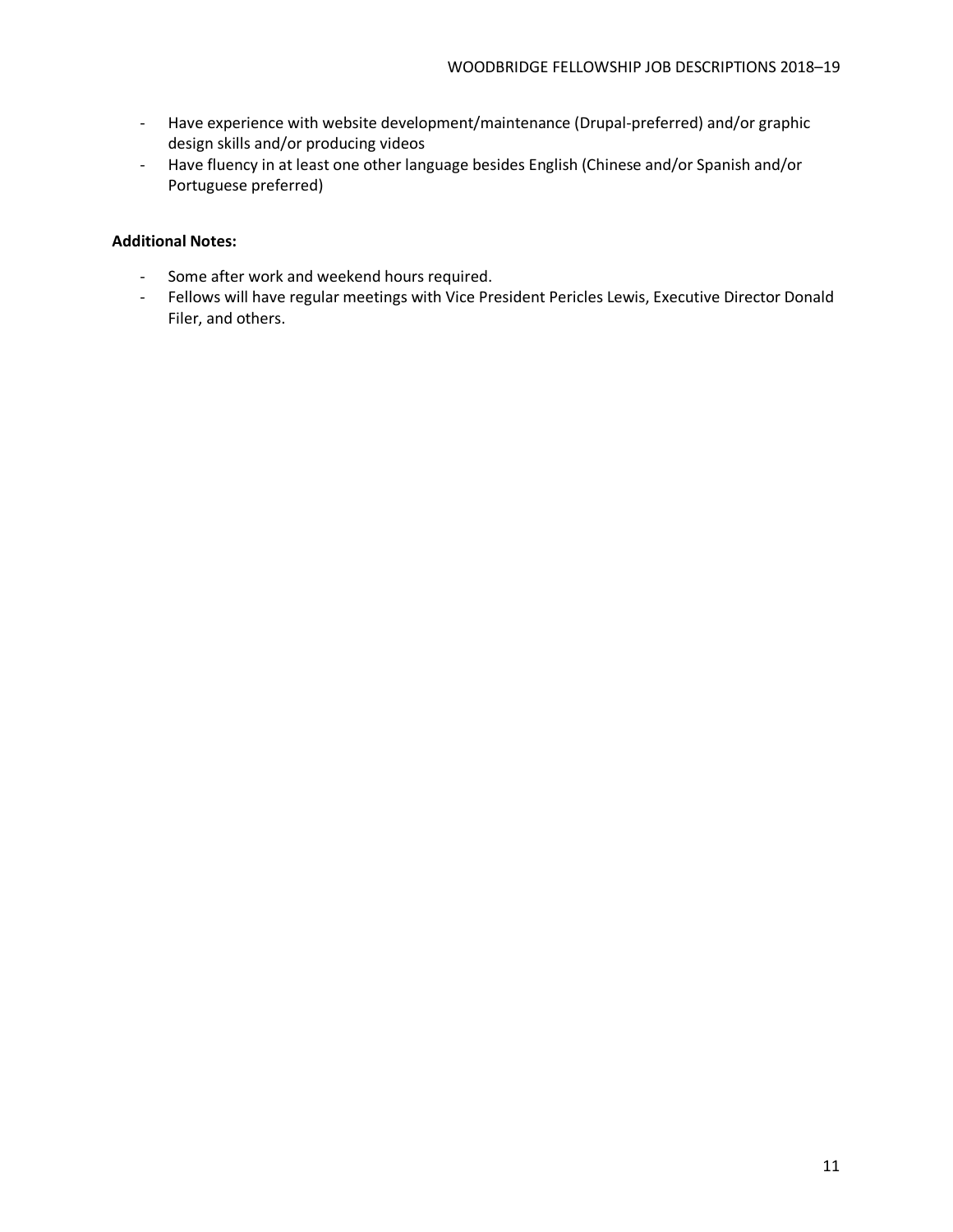## **Office of Public Affairs and Communications**

#### **Job Description: Woodbridge Fellow**

A Woodbridge Fellow at OPAC will work under Tina Babarovic, the Director of the Audio/Visual Content team, to support the office's mission of creating high-quality video content to promote the University's activities in research, faculty, and student life. These videos range from documentary-style pieces on specific Yale projects (e.g. the use of virtual reality in classrooms), which can take several weeks to a month to produce, to highlights of campus events (e.g. climate change conference hosted by John Kerry), which are produced in a few hours. The Fellow will have creative independence — subject to office approval — both in pitching video ideas and editing projects. Skills in the technical aspects of video production (lighting, audio, camera, etc.) can be learned in the office and are not required, but a passion for visual communication is a must. The Fellow will follow the standard Yale 37.5-hour work week, but hours may be distributed outside of normal 9-5 work hours to accommodate shooting of news and events at Yale. Interested applicants can visit the YaleCampus YouTube page to see samples of OPAC's video productions.

As a recent student, the Fellow will provide an invaluable perspective for the ways in which Yale pursues its missions of innovation, teaching, and leadership. Using that knowledge, The Fellow will have flexibility in pitching and producing their own video productions, with the ultimate goal of communicating that perspective to members of the Yale Community and beyond. The Fellow will be guided by Tina and other administrators, including Vice President Eileen O'Connor. Additionally, they will learn advanced skills in all aspects of video production via regular OPAC project assignments, as well as the opportunity to write stories to either accompany videos or stand alone.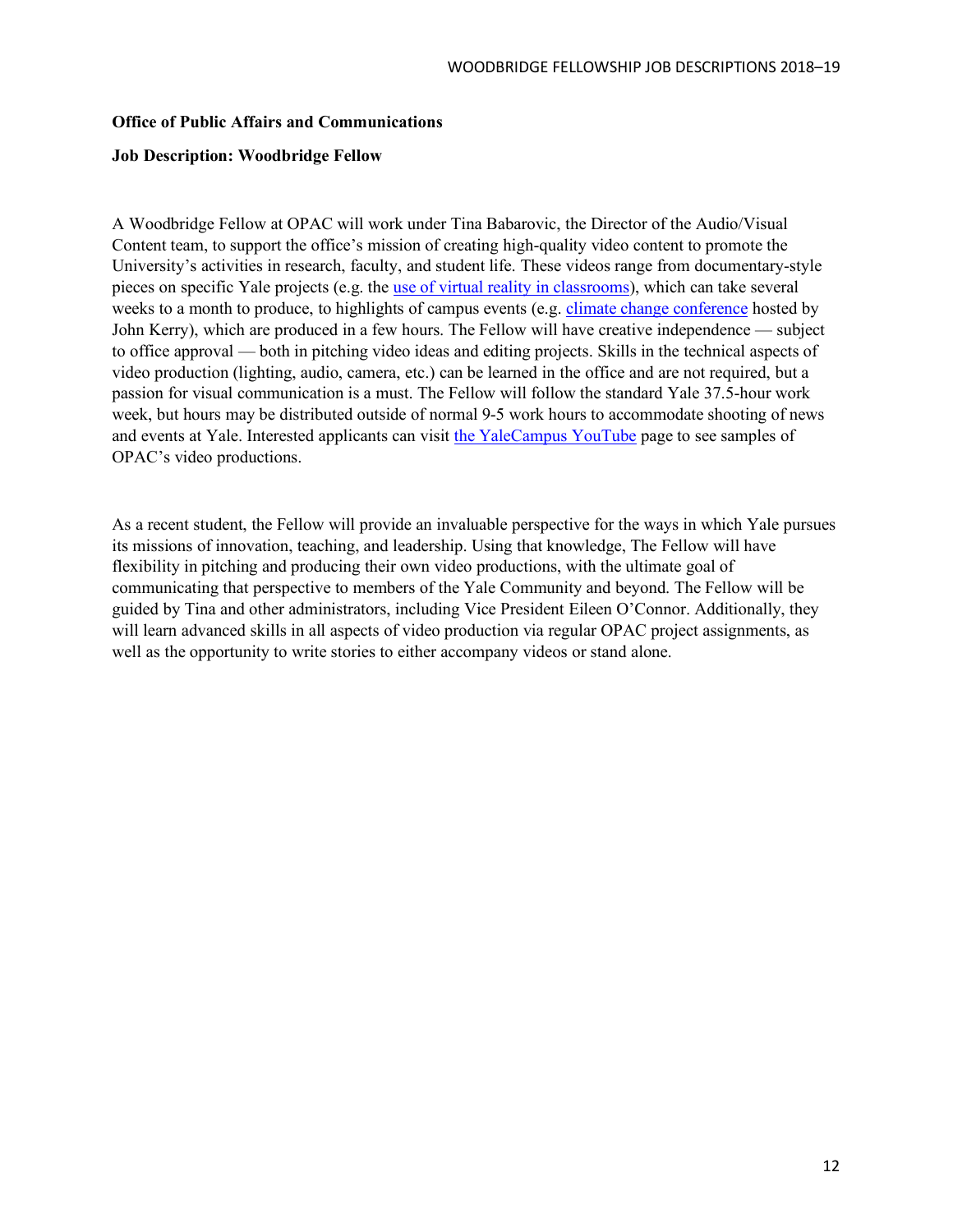## **Office of Public Affairs and Communications**

### **Job Description: Woodbridge Fellow**

A Woodbridge Fellow at OPAC will help with the organization of and communications surrounding Yale's celebration of 50 years of women at Yale College, scheduled for 2019 and the 150 year anniversary of women at Yale (the first came to the Art School 150 years ago). This will involve working with various alumni committees to organize the celebrations, which include invited speakers and workshops; assisting with the creation of websites and social media surrounding planned events; helping with the videotaping of oral histories of women at Yale and the organization of those digital archives into a website or social media posts, and other duties related to publicizing the celebrations, which will span all schools and begin this summer through to November 2019. Additional duties will entail working with the Women's Faculty Forum to assist in the development of research, symposia, and workshops related to gender equity, especially after recent heightened awareness. The Office of Public Affairs and Communications will also require the fellow to write stories and social media posts, and help with the production of videos related to these projects for use on university websites, social media sites, and the community YouTube channel.

The Fellow will be guided by Bliss Massaro—Chief of Staff—and other administrators, including Vice President Eileen O'Connor.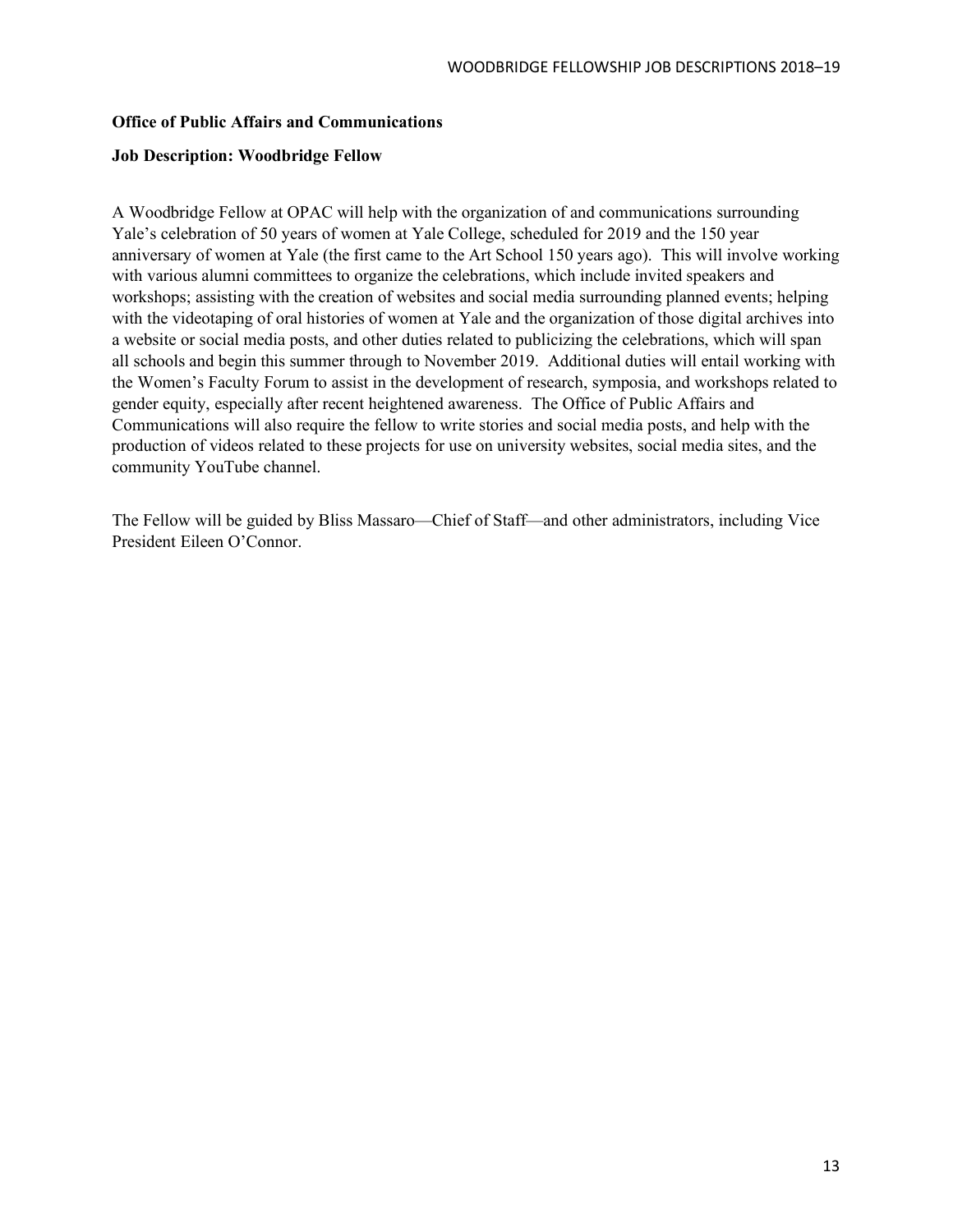# **Yale** & Vice President for Student Life

### **Overview**

The Office of the Secretary and Vice President for Student Life (OSVPSL) seeks a fellow to support its student life activities and assist in the office's day-to-day administration. The fellow will report to the Assistant Secretary for Student Life, and will regularly meet with the Secretary and Vice President for Student Life. The fellow will be a close collaborator with the Assistant Secretary for Student Life in shaping OSVPSL's student life work. In addition, the fellow will assist in OSVPSL's other core tasks: supporting the university's governing boards and coordinating university ceremonies and events.

The position affords an opportunity to observe the whole university and participate in a central nexus of its administration. The fellow should have a strong interest in policies and practices surrounding student life activities across the university.

# **Qualifications**

- Excellent written and verbal skills
- Strong interpersonal skills, including the ability to work well with multiple constituencies: staff of all kinds (clerical, technical, service, maintenance, managerial, and professional), faculty, alumni, and students
- Organizational competency, particularly event management
- Flexibility, adaptability, and good humor in rapidly changing circumstances
- Abilities to interact professionally with distinguished guests and high-level leaders
- Imagination and creativity
- Good knowledge of campus life

# **Further Details**

- Working in "student life" does not mean that the fellow will spend a large percentage of worktime with students. The fellow will help OSVPSL plan and execute events for students and support student life professionals across the university.
- OSVPSL must sometimes respond immediately to breaking information, and the fellow should be prepared to work at a rapid pace and adapt quickly to changing circumstances
- The fellow's attendance may be needed at certain meetings of the governing boards, university events, and activities with students which occur outside standard business hours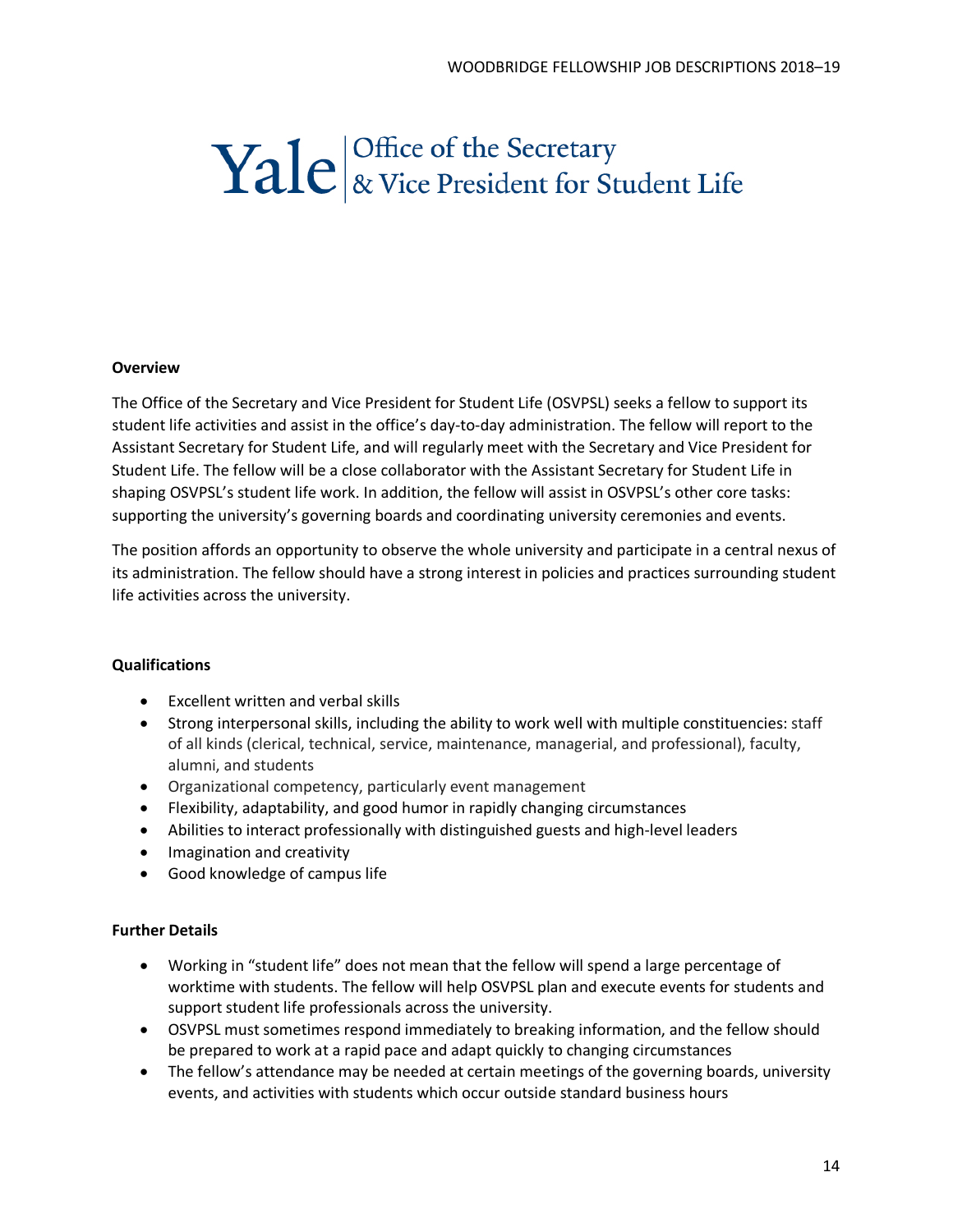# **Work Plan**

The following are suggestive of some of the fellow's regular work activities:

# *Student Life*

- Briefs the Secretary and Vice President for Student Life on student thinking on current issues and provides editorial comment to the Secretary and Vice President for Student Life in a daily media briefing
- In close collaboration with the Assistant Secretary, imagines opportunities and events for students and staff who work with students
- Supports OSVPSL's presence on *Yale Connect*, the online campus engagement system
- Supports *Yale Well*, which brings together resources for student wellness
	- $\circ$  Organizing and staffing meetings (booking venues and catering, preparing agenda, etc.)
	- o Organizing large-scale events (e.g., talks by distinguished visitors)
- Supports the Advisory Committee on Student Life, which gathers student life staff from across the university
	- $\circ$  Organizing and staffing meetings (booking venues and catering, preparing agenda, etc.)
	- $\circ$  Helping the Assistant Secretary imagine agenda items and the overall shape of the committee's work
- Support of the Student Advisory Committee for the Secretary and Vice President for Student Life
	- $\circ$  Organizing and staffing meetings (booking venues and catering, preparing agenda, etc.)
		- $\circ$  Helping the Assistant Secretary imagine agenda items and the shape of the committee's work
- Undertaking research or specific projects on student life

# *General Administration*

- Generally supporting the work of the Secretary and Vice President for Student Life
- Logistical support for the Woodbridge Fellowship

# *University Events*

- Staffing events (Commencement, MA Privatim ceremony, Veterans Day, etc.)
- Organize the logistics for the Terry Lectures, a major university lecture series
- Organize university teas (booking venues and catering, managing student attendance)

# *Governance*

- Staffing events (meetings of the Corporation and University Council)
- Undertaking research or specific projects on governance issues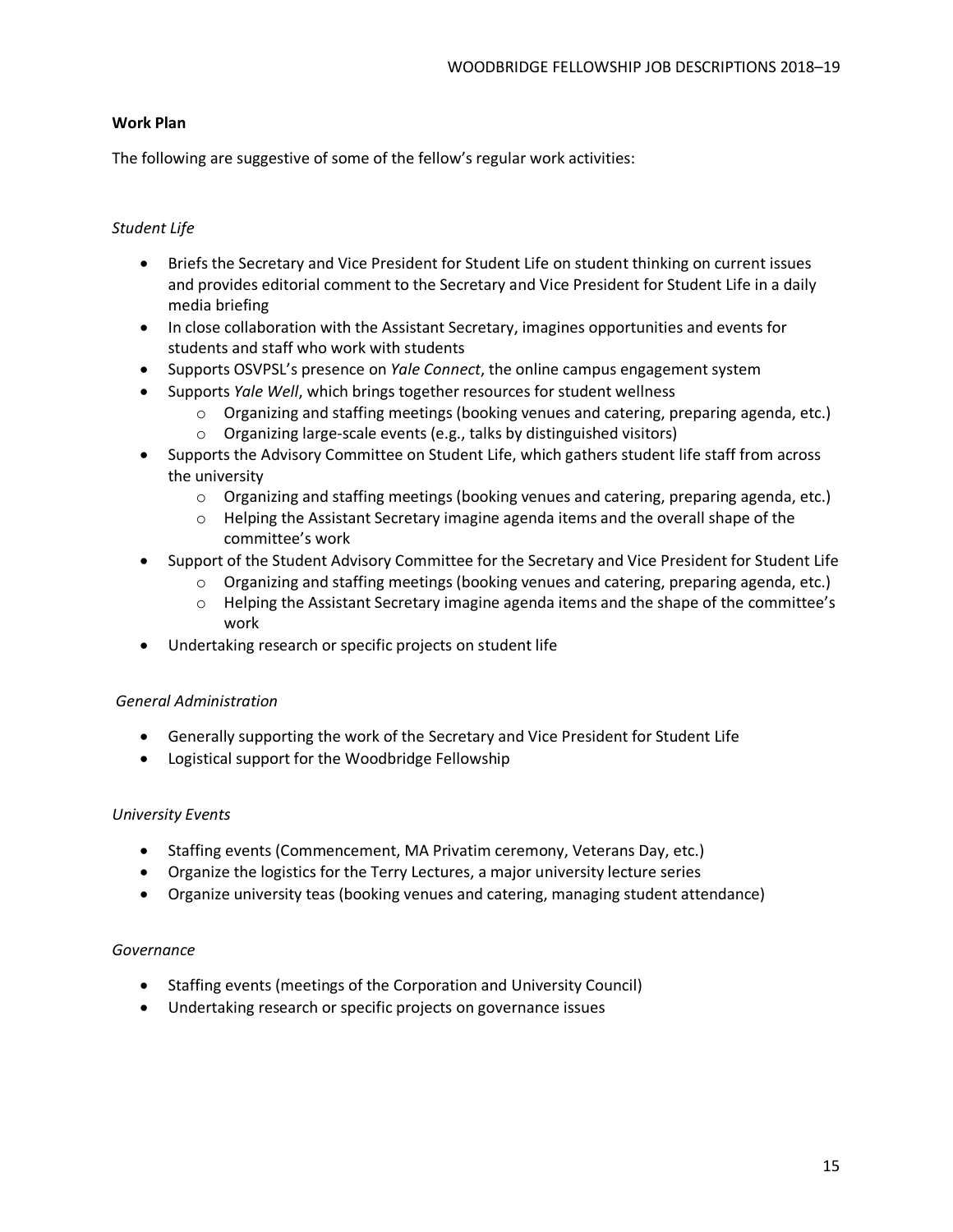# **Office of Sustainability**

# **2018-2019 Sustainability Fellow**

The Yale Office of Sustainability strives to advance sustainability within the Yale community by acting as a catalyst for information exchange and facilitating capacity building, innovation, streamlined operations, and preparation of tomorrow's sustainability leaders.

The office is seeking a full-time fellow to join our team of passionate sustainability experts in the implementation of the recently launched Yale Sustainability Plan 2025*.* This is an exciting time to assist with the development of innovative new programming to support the plan. This fellowship is designed to provide a recent graduate with an opportunity to deepen their knowledge of how Yale University functions administratively and operationally, while broadening communications and project management skills as well as expertise in the sustainability field. The Fellow will work closely with the six-person sustainability team, and will partner and interact with faculty, staff and students across the university while working on assigned projects. The Fellow will be mentored by the Senior Manager in the office and other senior leaders based on interests.

Candidates should possess strong written and verbal communication skills, as well as project planning and management proficiency. Event planning experience a plus. Responsibilities will include but are not limited to:

### **Student and Project Management**

The Woodbridge Fellow will oversee several programs and events throughout the year to help build a robust and diverse sustainability community across Yale, while enhancing the university's operational efforts.

**Sustainability Service Corps & Yale College Outreach**: Oversee Yale's Sustainability Service Corps (8-10 students trained and responsible for energy surveys, waste audits and infrastructure surveys in Yale College buildings) to promote sustainability programming across Yale College

**Celebrate Sustainability**: Coordinate and organize a week-long series of events in October to raise awareness of sustainability initiatives across campus

**Diversity & Inclusion**: Support the creation and launch of an initiative to promote dialogue about sustainability, inclusion and justice on campus and in New Haven

**Spring Salvage**: Manage Yale's end of the year move-out program, and oversee planning, student hiring and management, event coordination, and reporting (March-June)

**Earth Day Breakfast**: Coordinate the annual State of Sustainability Award ceremony in April

#### **Communications**

The Woodbridge Fellow will help implement and enhance the Yale Sustainability Communication Strategy through the following initiatives:

- Write weekly news stories
- Develop and disseminate monthly campaigns
- Manage and expand social media presence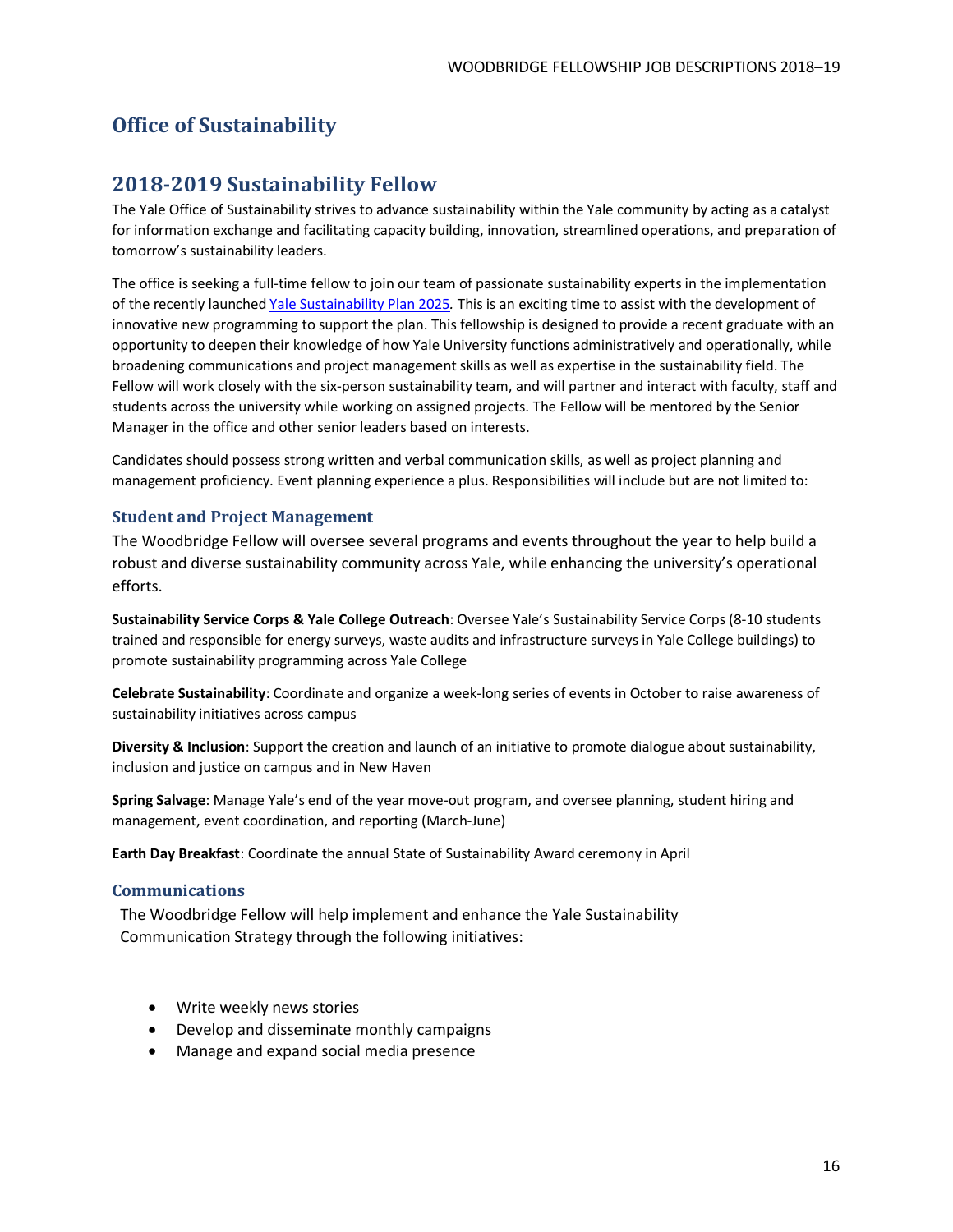# **Required Qualifications**

- Superior writing, communication and interpersonal skills.
- Experience managing social media platforms and campaigns.
- Strong time management skills and proven ability to work as part of a team as well as independently. Exceptional administrative, planning, organizational and project management skills.
- Proven ability to organize and prioritize multiple projects.
- Demonstrated ability to work with a diverse constituency, including staff, students, faculty, and other community members.
- Understanding of campus sustainability initiatives helpful but not required.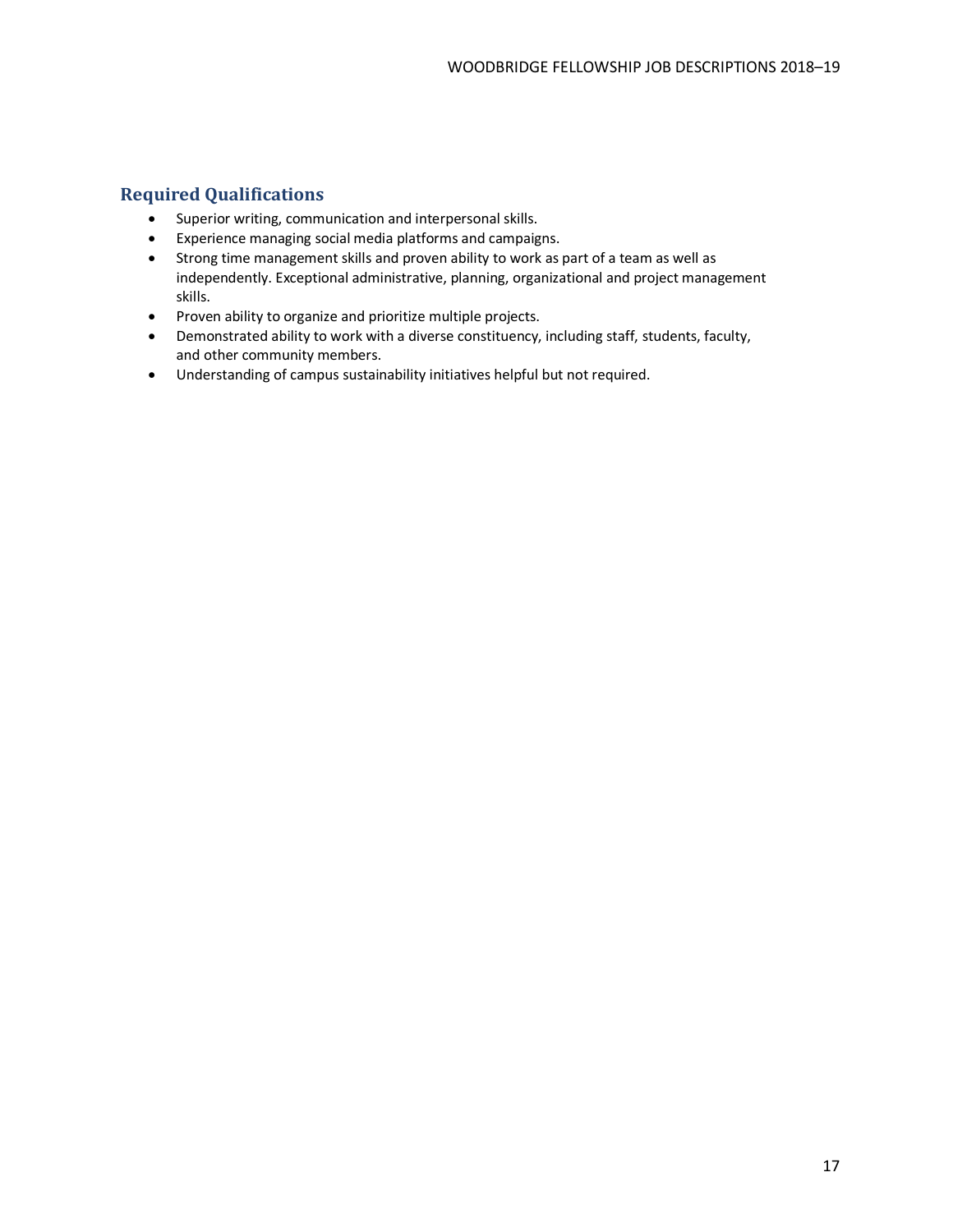# **2018-2019 Sustainability Fellow**

The Yale Office of Sustainability strives to advance sustainability within the Yale community by acting as a catalyst for information exchange and facilitating capacity building, innovation, streamlined operations, and preparation of tomorrow's sustainability leaders.

The office is seeking a full-time fellow to join our team in the implementation of the Yale Sustainability Plan 2025*.* This fellowship is designed to provide a recent graduate with an opportunity to deepen their knowledge of how sustainability is integrated into the culture of the university, as well as its academic offerings. This fellowship will offer the right candidate the opportunity to learn about sustainability planning, stakeholder engagement, urban sustainability opportunities and challenges, and transportation systems. The Fellow will work closely with the staff members of the Office of Sustainability as well as faculty, staff and students across the university. Responsibilities will include but are not limited to:

# **Yale College Sustainability Planning (40% time)**

The Office of Sustainability has a robust program for developing sustainability action plans that are tailored to specific departments and schools. In the 2018-2019 academic year, the office will lead a process to develop similarly customized plans for each of the 14 colleges. This will involve collecting data and setting baselines, hosting stakeholder engagement sessions, collaborating with staff liaisons (e.g. Dining, Grounds, Energy…), hosting events, developing outreach materials, and drafting the 14 documents to guide future efforts in the colleges.

#### **Transportation events and outreach support (40% time)**

Yale putting a concerted effort into enhancing its campus for those who enjoy biking and walking. The Fellow will support this work by coordinating the work of a bike-walk committee of staff, faculty, and students, assisting with the development of a strategic plan to set goals for initiatives related to biking and walking, and developing and enhancing a robust set of communications and outreach materials about sustainable transportation. This work will also include responsibility for supporting and promoting Yale's new bike share program.

# Guide to Living Green (20% time)

Yale is an anchor institution in New Haven. People from around the world come to campus to study and work, and many of them choose to live in the areas directly adjacent to campus. Because of the high turn-over in this population, the office has identified the opportunity to develop a "guide to living green" for the area. This online publication will include, but is not necessarily limited to, transportation, food, waste management, and energy management. There will also be an opportunity to highlight the resources offered by area businesses and ways to connect with others who are interested in sustainability.

# **Required Qualifications**

- Superior writing, communication and interpersonal skills.
- Experience managing social media platforms and campaigns.
- Strong time management skills and proven ability to work as part of a team as well as independently. Exceptional administrative, planning, organizational and project management skills.
- Proven ability to organize and prioritize multiple projects.
- Demonstrated ability to work with a diverse constituency, including staff, students, faculty, and other community members.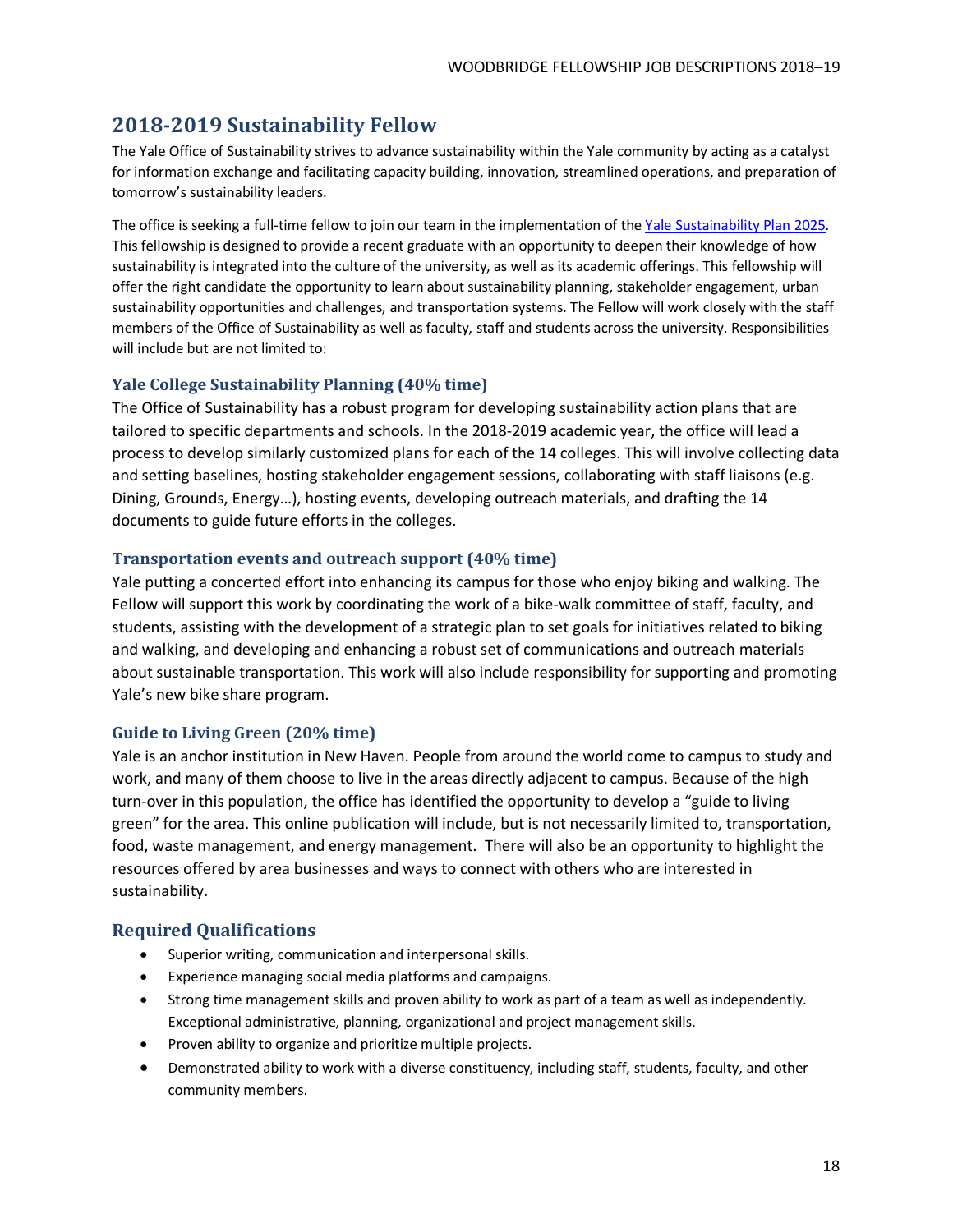- Event planning experience a plus.
- GIS mapping experience helpful, but not required.
- Understanding of campus sustainability initiatives helpful, but not required.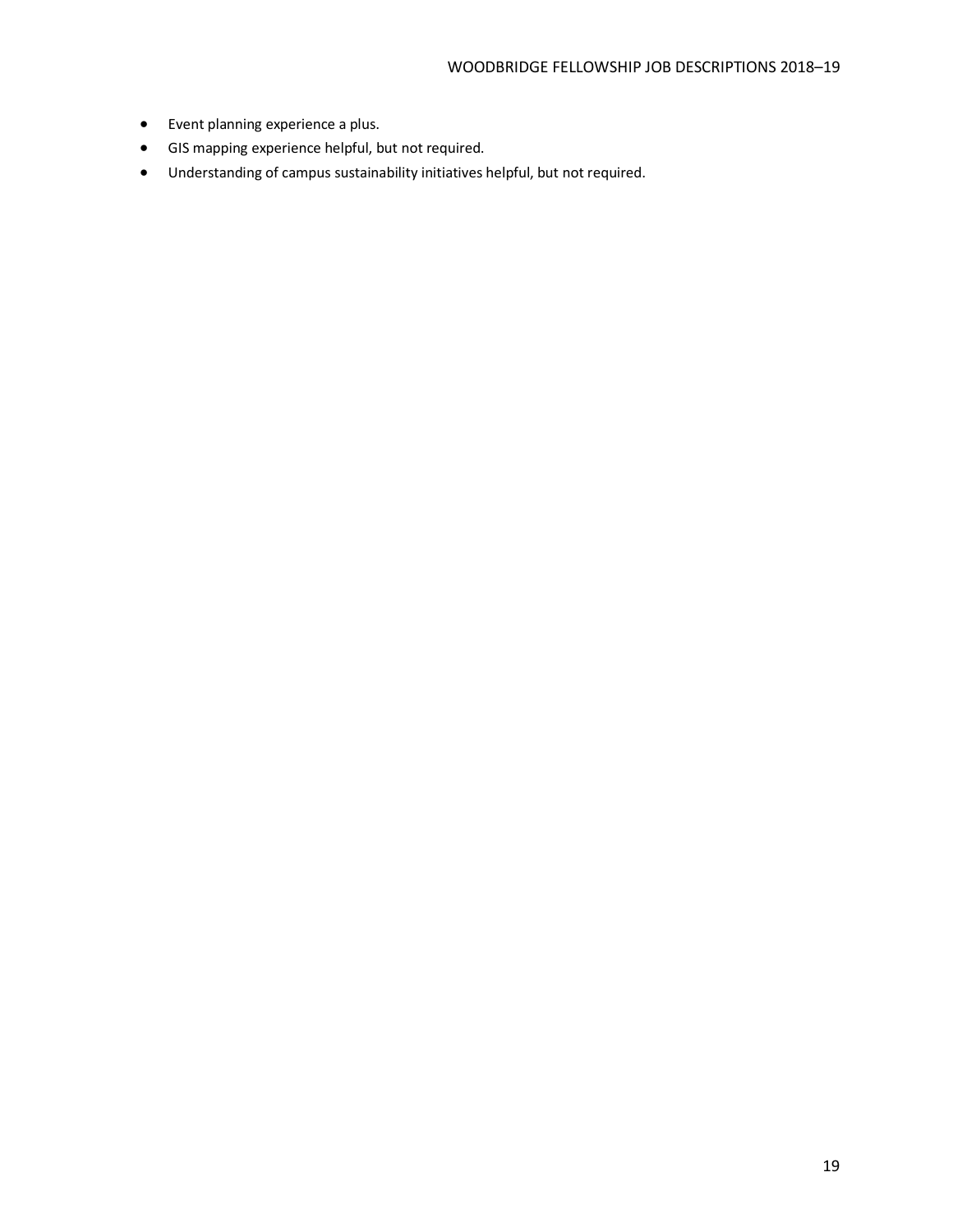# **Yale College Dean's Office and Yale Center for Teaching & Learning**

#### **Woodbridge Fellow**

**The** *Yale College Dean's Office* **(YCDO) and the** *Center for Teaching and Learning* **(CTL) seek a Woodbridge Fellow to join them as a program development and outreach fellow. This person will assist the CTL's and YCDO's efforts to support students' holistic academic transition to college, with a special emphasis on assisting first-generation/low-income students (FGLI). The Fellow will work closely with the Academic Strategies Director in the CTL and the Senior Associate Dean in Yale College, Associate Vice President of Student Life, to help meet the academic and social needs of our FGLI students.**

*The mission of Yale College is to seek exceptionally promising students of all backgrounds from across the nation and around the world and to educate them, through mental discipline and social experience, to develop their intellectual, moral, civic, and creative capacities to the fullest. The YCDO is committed to the success of a diverse student body, and promotes opportunities that enable students' deep academic and social engagement in all aspects of the College community.*

*The Yale Center for Teaching and Learning promotes inclusive and engaged teaching throughout the University, and supports students across the curriculum as they take ownership of their learning. Through workshops and individual consultations with peer mentors, the CTL's Academic Strategies Program shares information, resources, and support so that every student can develop the critical reflection that marks deep and independent learning.*

#### **Overview of Responsibilities**

- During First-Year Scholars at Yale (FSY) summer program, serve as Senior Academic Mentor/Resident Director to support FSY peer counselors in helping FGLI students acclimate to the academic expectations and opportunities at Yale.
- With support from Academic Strategies Director and YCDO leadership, develop and lead workshops, discussion groups, and other academic support activites as needed during FSY summer session.
- During academic year, conduct direct outreach and programming to FGLI undergraduate students and student groups to enhance access to undergraduate academic support programs.
- Coordinate FIGLI Student Ambassador program with YCDO leadership
- During academic year, lead Academic Strategies discussion groups and workshops for FGLI students.
- Coordinate implementation of support programs for FGLI students (e.g. Winter Clothing Grant Program, YCDO Laptop Loan, Regalia Loan program)
- During academic year, help program director train and coordinate a staff of Academic Strategies peer academic mentors.
- Schedule and organize staffing for Academic Strategies workshops, 1-1 mentoring, and other events
- Draft a variety of communications to Yale College adminstrators, faculty, staff, and students, such as weekly newsletters and departmental website/social media.
- Research literature on academic support programs in higher education teaching, policy, and practice as needed.
- Create and execute other projects, as assigned, or as they arise.

#### **Opportunities for Woodbridge Fellow to Receive Mentorship**

• Extensive exposure to the research and best practices for student academic support as well as inclusive teaching and academic success for FGLI students.